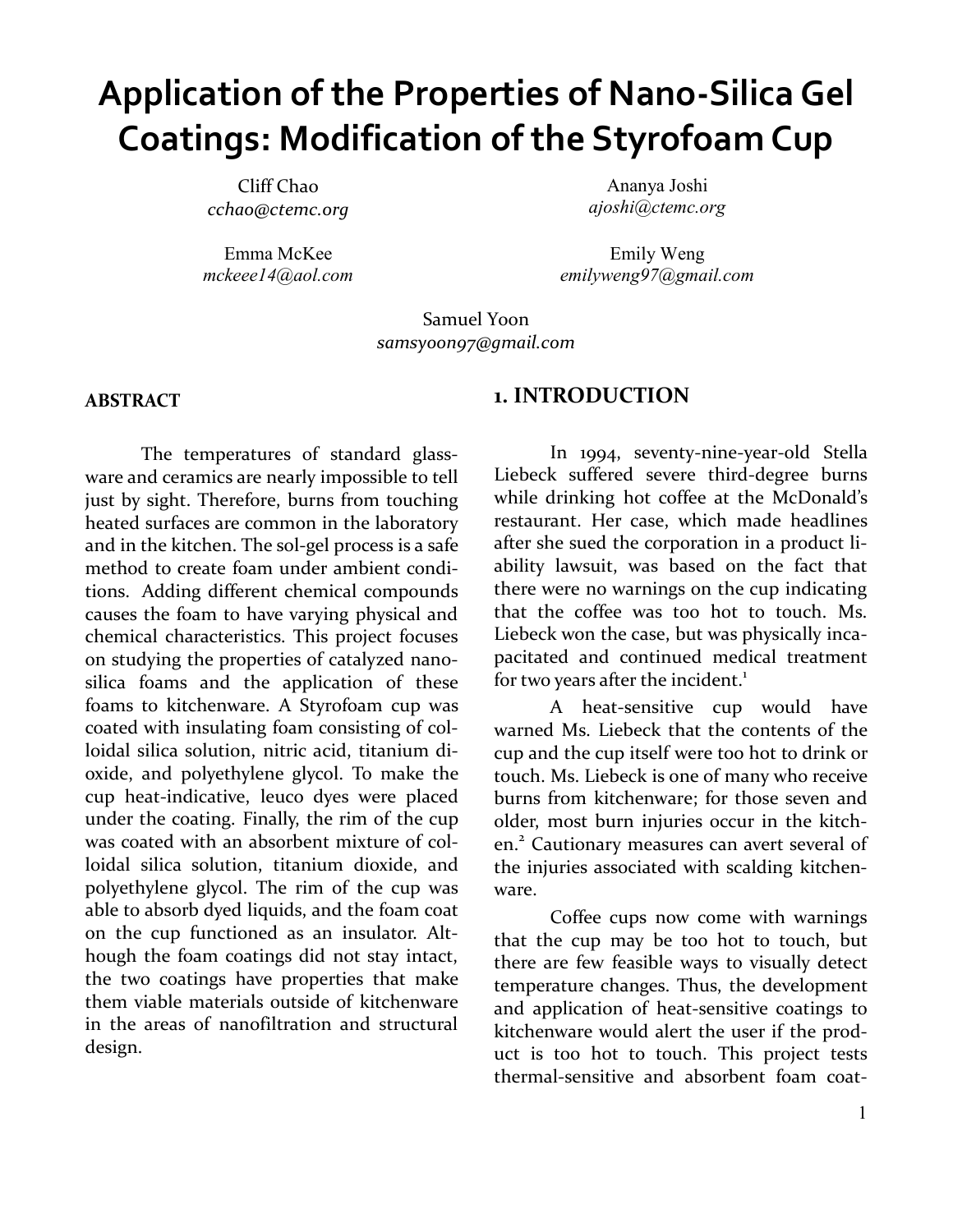ings on Styrofoam cups. These foams will be created using the sol-gel process of creating nano-silica foams because they can be created under ambient conditions. Burns still remain a concern in the kitchen and the laboratory, so the application of foams created by the sol-gel process to Styrofoam can provide a realistic way to detect the temperature of a surface and the liquid inside.

# **2. BACKGROUND**

#### **2.1 NANOTECHNOLOGY OF FOAM**

Nanotechnology is the practical application of particles between one and one hundred nanometers in at least one dimension.<sup>3</sup> These nanoparticles have increased surface area, which leads to altered chemical and physical properties, Common industrial foams are colloids with a dispersed phase of gas and a continuous phase of solid colloid. However, foams made using the sol-gel process start out as colloids with a dispersed phase of solid nanoparticles and a continuous phase of liquid solution. Scientists are interested in foams formed by the sol-gel process because the foams can be stronger or more chemically reactive. Scientists can manipulate sol-gel foams and their properties at the nanoscale to make foams suited for specific applications. 4

#### **2.2 THE SOL-GEL PROCESS**

The sol-gel process is used to make foams in an ambient environment. The process converts individual nanoparticles in an aqueous or alcohol solution, or sol, to an inorganic network, which is a gel. The resulting product dries into foam. The base network is formed from the colloidal solution itself.

Adding precursors to the sol affects the chemical and physical properties of the base network. <sup>5</sup> Colloidal silica solution, titanium

dioxide, and thermochromics are examples of precursors. Thermochromic dyes change color in response to temperature. Leuco dyes are a group of common thermochromic dyes. <sup>6</sup> Cold Activated Thermochromic Ink is used to respond to cooler temperatures (near or below 15ºC). High Temperature Thermochromic Ink is a leuco dye that changes color once the ambient temperature reaches levels that would be painful to touch (around 47<sup>o</sup>C). <sup>7</sup> This project used the High Temperature Thermochromic Ink to indicate the pain threshold.

The chemical reactions behind the solgel process are a partial hydrolysis and a subsequent condensation reaction (Figure 2). The precursors in the solution are partially hydrolyzed and are then subsequently linked by a condensation reaction to the molecules of the solution. This results in a polymer chain which brings structure to the gel.

**Hydrolysis**



**Condensation**



Figure 1: Hydrolysis and condensation diagrams<sup>5</sup>

Chemical catalysts speed up the formation of the foams. The two categories of catalysts are acids and bases. When the reactions are catalyzed by an acid, the molecules form long polymer chains. When the reactions are catalyzed by a base, the molecules form large clumps and are spaced out.<sup>5</sup>

The catalyst used determines several chemical and physical properties, such as po-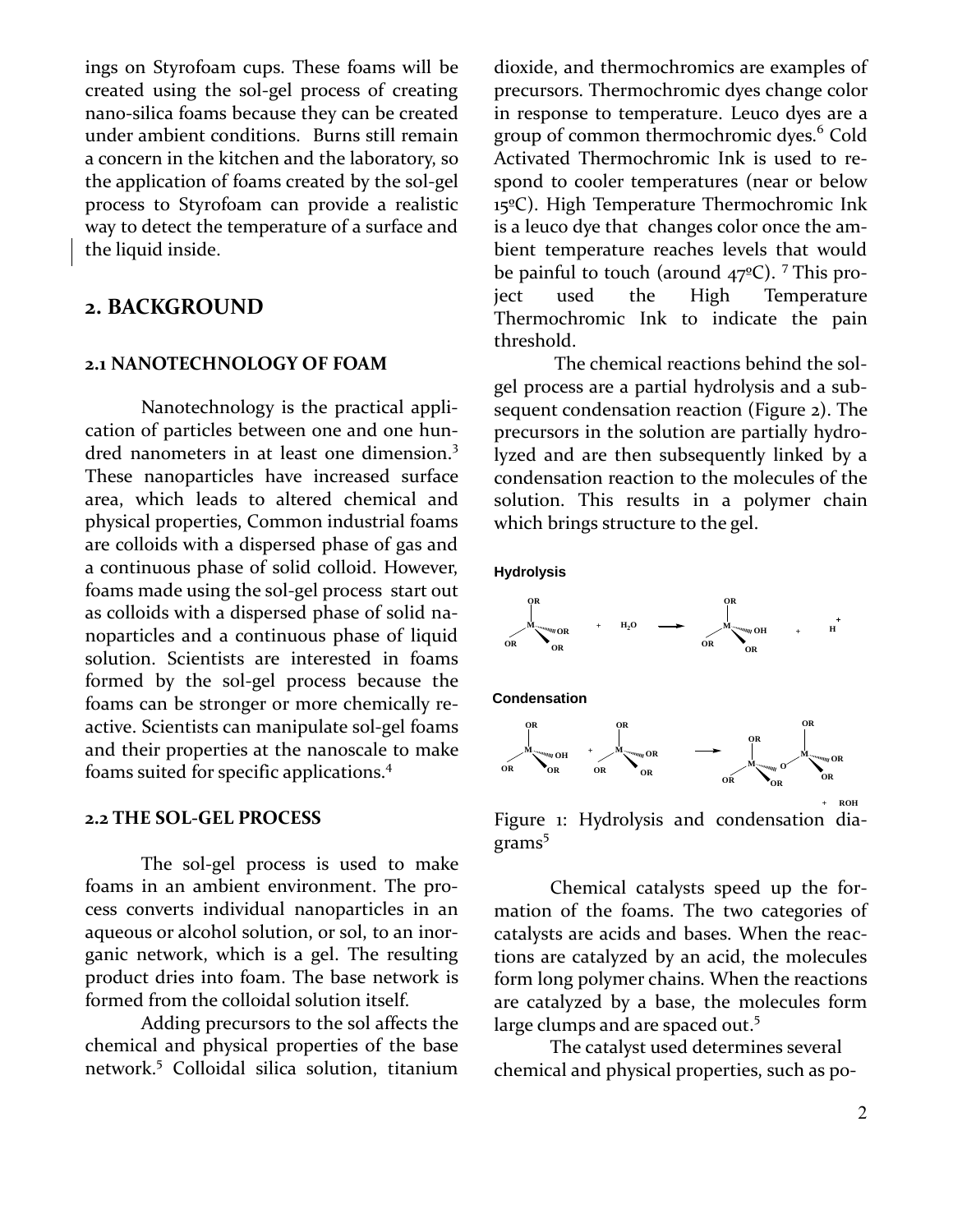larity and porosity, on a molecular level. Porous materials have lower thermal conductivity and are consequently better insulators.<sup>8</sup> Absorption is also directly proportional to porosity. <sup>9</sup> To make a hydrophilic material, or a material that absorbs water, the material must be polar since water is polar.<sup>10</sup> Catalysts are important because without catalysts, it takes several months for the sol to harden into gel; with catalysts, the process rapidly speeds up.

# **3. METHODOLOGY**

There are two distinct parts to the methodology – surveying the foams and developing the foam coatings for the Styrofoam cup. There were multiple rounds of testing to identify the best foams to use as the coatings and several methods for the coating process.

#### **3.1. MATERIALS**

| 3 Styrofoam cups                         | Plastic wrap                                 |
|------------------------------------------|----------------------------------------------|
| LUDOX colloidal<br>silica solution (sol) | Cobalt chloride<br>(CoCl <sub>2</sub> )      |
| Sodium chloride<br>(NaCl)                | Calcium chloride<br>(CaCl <sub>2</sub> )     |
| Nitric acid $(HNO3)$                     | Ammonium hydrox-<br>ide (NH <sub>4</sub> OH) |
| Titanium dioxide<br>(TiO <sub>2</sub> )  | Polyethylene glycol<br>(PEG)                 |
| Fluorescein                              | Food coloring (Red,<br>Yellow, Green, Blue)  |
| Paraffin wax                             | Clear nail polish                            |
| Neutral pH Glue                          | Water                                        |
| Disposable pipettes                      | Scoopulas                                    |
| Mood rings                               | <b>Beakers</b>                               |
| Petri dishes (large)                     | Petri dishes (small)                         |

#### **3.2. SURVEYING THE FOAMS**

#### **3.2.1. Creating Sol-Gels and Observing the Effects of Different Catalysts on Composition**

Several tests helped determine which foams had the properties necessary to create functional coatings for the Styrofoam cup. Ten different combinations of the sol and the catalysts  $HNO<sub>3</sub>$ , NH<sub>4</sub>OH, NaCl, CaCl<sub>2</sub>, and CoCl<sub>2</sub> were added to ten Petri dishes. The catalysts were added drop by drop until the mixture thickened or clumped together. These newly made gels were allowed to dry undisturbed in the laboratory over the weekend.



Figure 2: The ten Petri dishes after 50 hours of drying. From left to right: top row  $- (1)$  NaCl (low concentration), (2)  $CoCl<sub>2</sub> + NaCl +$  $NH<sub>4</sub>OH$ , (3) HNO<sub>3</sub>, (4) NH<sub>4</sub>OH (low concentration),  $(5)$  CoCl<sub>2</sub> + NaCl + CaCl<sub>2</sub>; bottom row – (6) NH<sub>4</sub>OH (high concentration), (7)  $CoCl<sub>2</sub>$  $+$  NaCl, (8) CaCl<sub>2</sub> (low concentration), (9) NaCl (high concentration), (10)  $CaCl<sub>2</sub>$  (high concentration)

Density, absorbency, heat capacity, and filtration ability were tested in the laboratory through a series of small experiments.

#### 3.2.1.1. Density and Porosity Procedure

A small piece (less than  $1 \text{ cm}^3$ ) of dried gel was broken off and massed on an analyti-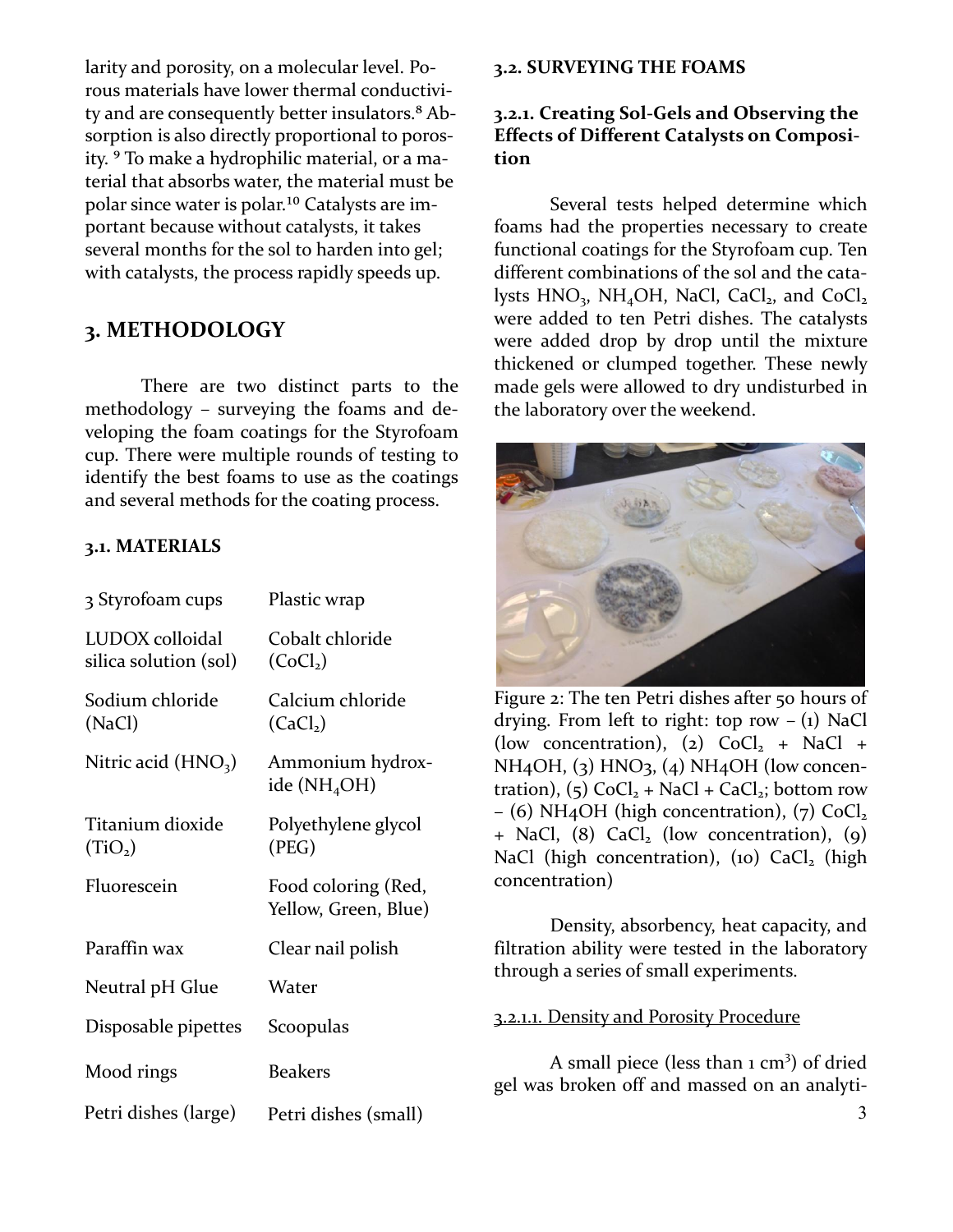cal balance. The x-, y-, and z-dimensions of the gel were then measured, and the volume was calculated. The measured mass was divided by the volume of the gel to obtain the density. This was repeated for each of the gels made, and the densities were compared to the experimentally tested densities of common industrial foams, including packing foam, Styrofoam, and shaving cream. The porosity of the gels was obtained by dividing the measured density of the gel by its theoretical density.

#### 3.2.1.2. Absorbency Procedure

Two samples of a chosen gel were massed on an analytical balance. One sample was placed in a Petri dish, and 5 mL of ethanol was poured over the sample. If the sample was less dense than the ethanol, then the sample was held down with forceps. The second sample of the chosen gel was placed in a Petri dish containing 5 mL of water. The samples were then observed for any bubbling, cloudiness, or breakage over ten minutes. The samples were removed with tweezers, and the excess liquid was shaken off. The samples were massed, and the change in weight of the samples was recorded. This was then repeated for each gel. For comparison, the absorbency of aerogel, a gel that is 95% air, was also measured.



Figure 3: Samples of NH4OH-catalyzed foam and NaCl-catalyzed foam in water and ethanol

#### 3.2.1.3. Heat Capacity Procedure

Pieces of gel were placed in a small plastic bag. To test the extent of the thermal insulating property of the gels, a thermometer was placed in the middle of the bag so that it was surrounded by the pieces of the gels. A 250-mL beaker of hot water was heated up to  $75^{\circ}$ C. The bag was then secured in place with a rubber band and placed in the beaker of hot water. The bag and thermometer were slowly heated up over a period of 5 minutes, and the temperature was taken every minute.



Figure 4: The set-up for taking the readings from the Heat Capacity Procedure

#### 3.2.1.4. Filtration Procedure

100 mL of water were measured out using a graduated cylinder. Two drops each of red, yellow, green, and blue food dyes were added to the water. The graduated cylinder was covered with Parafilm and shaken until the dyes were dispersed throughout the water. A coffee filter was placed in a porcelain strainer funnel that rested on a ring stand. Underneath the strainer was a 100-mL graduated cylinder. A sample of the designated gel was then placed on top of the coffee filter, and 10 mL of the dyed water were poured into the funnel. The properties of the gel and the solution were observed and recorded after a day of drying.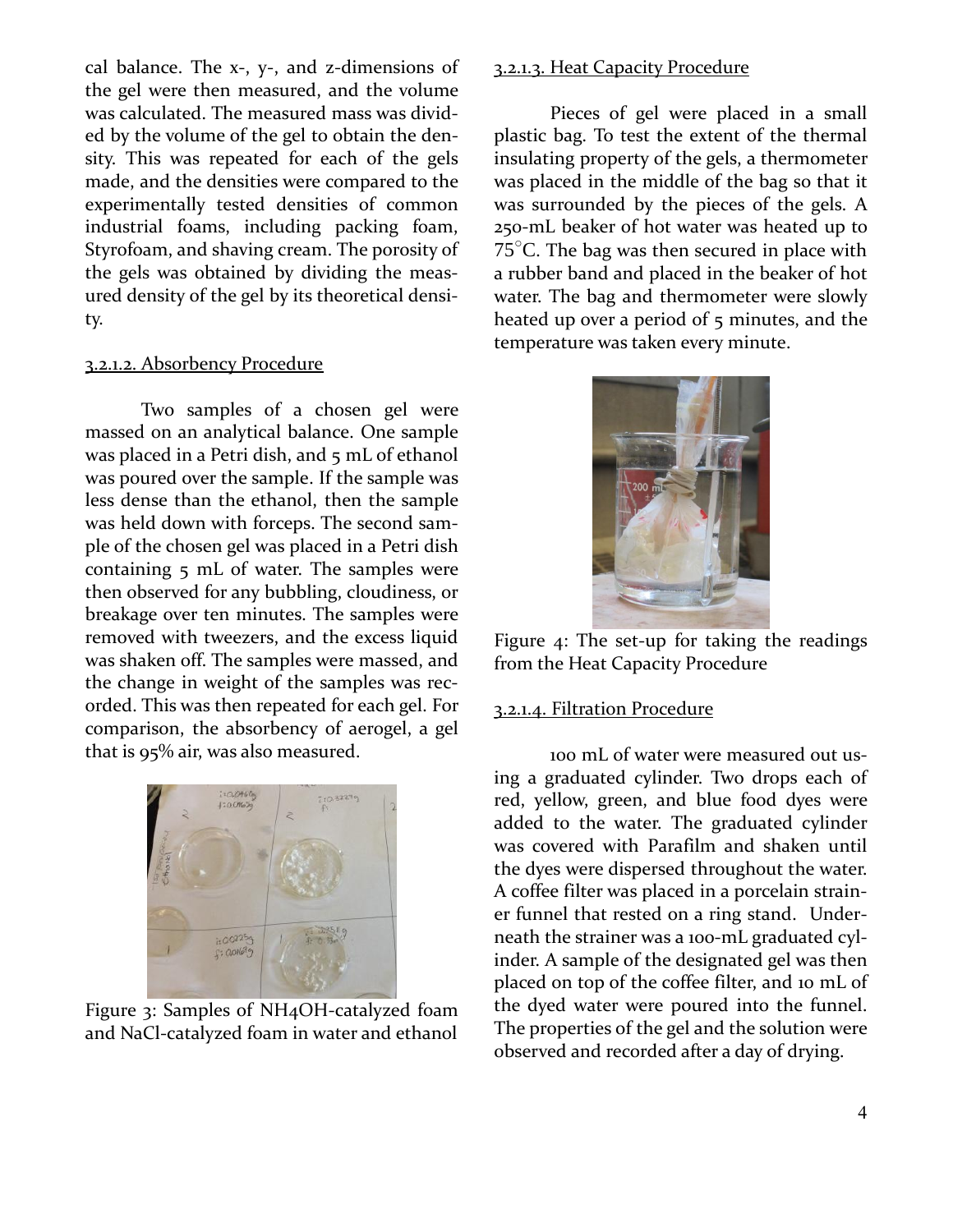

Figure 5: Filtration procedure set-up

#### 3.2.1.5. Scanning Electron Microscope

Samples of  $NH_4OH$ - and  $HNO_3$ catalyzed gels were observed under a scanning electron microscope. The samples had been placed in a desiccator and coated in a thin layer of gold. Structural and compositional images and measurements were taken.



Figure 6: The samples of  $NH<sub>4</sub>OH$  and  $HNO<sub>3</sub>$ that were plated in gold

## 3.2.2. Altering Concentration and Composition and Adding Dyes

Nine combinations each of  $HNO<sub>3</sub>$  and NH4OH were created. Because certain compounds, such as  $TiO<sub>2</sub>$  and PEG, make foams more flexible and quicken the gelling process,

1-mL samples of different combinations and concentrations of HNO<sub>3</sub>, NH<sub>4</sub>OH, TiO<sub>2</sub>, PEG, and dyes were tested. $\frac{11}{11}$  Small pieces of Styrofoam were added to the solution to see how well the foam would act as a coating.



Figure 7: Sample from the second set of foam tests after 23 hours of drying.  $NH<sub>4</sub>OH$ ; TiO2, PEG, and Yellow Food Dye foam with a small piece of Styrofoam

#### **3.2.2.1. Staining Procedure**

The Styrofoam pieces from the dyed foams were placed into the dye solution from the Filtration Procedure. After letting the foams soak all night, the abilities of the foams to prevent staining were observed.

## 3.2.3. Reinforcing Integrity

For the third round of testing, different polymers were used to reinforce the structural integrity of the foams. White string, Hollo-W polymer (gold), Quill-50 polymer (black), and clear polypropylene polymers were cut into lengths from 1 to 2 cm. 3 mL of a prepared solution were poured into a small Petri dish, the cut-up pieces of a polymer were added, and 3 mL, again, of the solution were poured on top. This process was repeated for a total of three prepared solutions: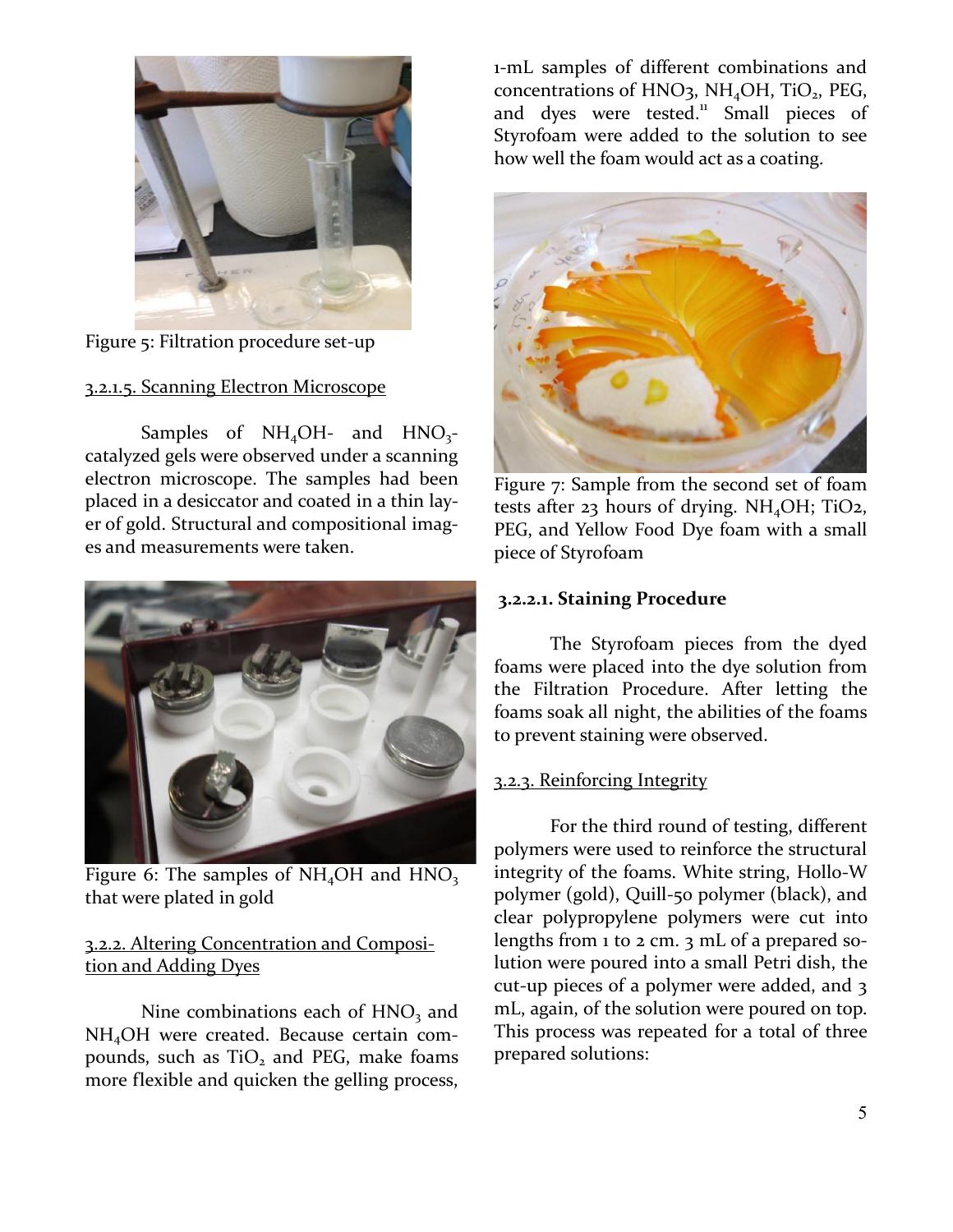- $\bullet$  15 mL of sol, 15 mL of NH<sub>4</sub>OH, 0.7171 grams of  $TiO<sub>2</sub>$ , 1.5830 grams of PEG
- $\bullet$  15 mL of sol, 15 mL of HNO<sub>3</sub>, 0.6938 grams of  $TiO<sub>2</sub>$ , 1.5830 grams of PEG
- $\bullet$  15 mL of sol, 50 mL of NH<sub>4</sub>OH

The properties of these foams were tested, and each sample was split in half. A nail polish coating was applied to the foams, and then their strength and solubility were tested. The foams were ranked by how many fractures there were in the foam, and the solubility was tested by timing how long it took for the foam to dissolve.



Figure 8: Polymers in sol after 24 hours of drying

# **3.3. DEVELOPING THE COATINGS**

# 3.3.1. Creating the Absorbent Rim

50 mL of the sol were poured into a 200-mL Erlenmeyer flask. The flask was covered with aluminum foil and allowed to settle. The 50 mL of the solution were poured from the Erlenmeyer flask into a 150-mL beaker. 2 mL of TiO<sub>2</sub> and of PEG were added to the 150mL beaker. Using a pipette, half a drop of yellow food coloring was stirred in until there were no clumps in the solution.

## 3.3.2. Creating the Mold for the Rim

Three different methods were used to create the mold:

- A large Petri dish was filled with sol. The Styrofoam cup was placed upsidedown in the solution and left overnight to dry.
- A small Petri dish was glued with neutral pH glue onto the middle of a large Petri dish with the bottom of the small Petri dish facing upwards as seen in Figure 10. The solution in the beaker was carefully poured into the large Petri dish, forming a ring around the small Petri dish.



Figure 9: Using the small and large Petri dish combination to coat the rim of a Styrofoam cup

 $\bullet$  A 1-ft<sup>2</sup> sheet of plastic wrap was placed over a Petri dish and pressed down to eliminate all air bubbles. The rim of the Styrofoam cup was placed around the small Petri dish onto the large Petri dish within the plastic wrap, without touching the circumference of the dish.

These molds were allowed to solidify overnight and were removed 22-24 hours later.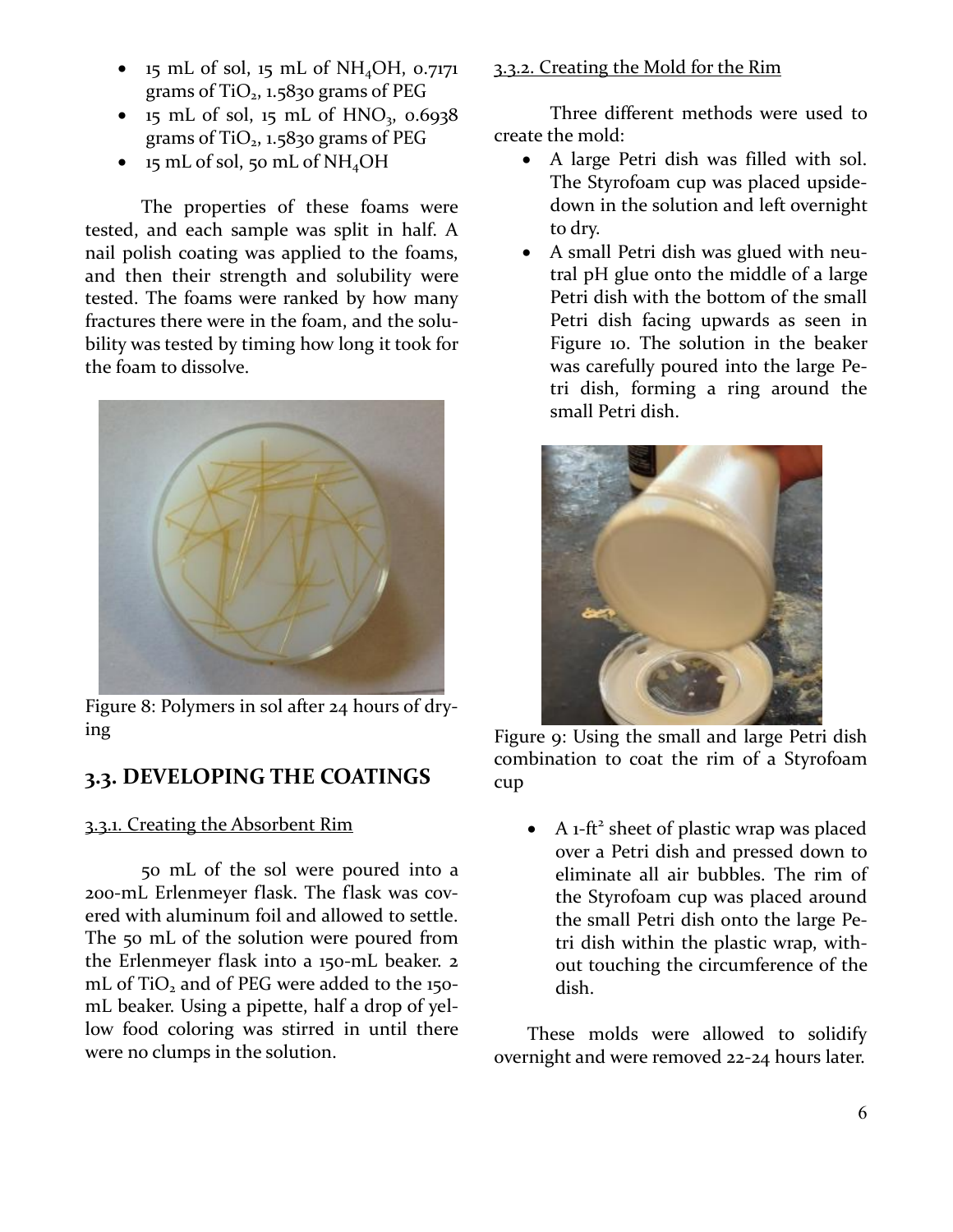#### 3.3.3. Adding the Leuco Dye

A batch of mood rings was tested for heat sensitivity. The mood rings that readily changed with temperature were crushed using a mortar and pestle. The remaining metal portion had exposed leuco dye. The metal piece was then secured onto the cup so that the dye from the ring would get onto the foam coating for the cup's body.

#### 3.3.4. Coating the Body of the Cup

Two different solutions were tested for the coating of the cup's body:

- Basic formula: 15 mL of sol, 15 mL of NH<sub>4</sub>OH, 0.7171 g of TiO<sub>2</sub>, 1.5830 g of PEG
- Acidic formula: 15 mL of sol, 15 mL of HNO<sub>3</sub>, 0.6938 g of TiO<sub>2</sub>, 1.5830 g of PEG

60 mL of each solution were created. Ten 30 cm lengths of white string were cut. Five of those were further cut into lengths from 1 to 2 cm. The neutral pH glue was painted onto one Styrofoam cup, and the 1-2-cm pieces of string were sprinkled along the outside. Another coat of glue was put on top of the string. For the second cup, the 30-cm lengths of string were dipped in glue. The string was wrapped around the Styrofoam cup in a crisscross fashion.

Two methods were used in applying the foam coat to the Styrofoam cup. Initially, a large metal coffee can was used. The can was filled with a solution, and the Styrofoam cup was placed into the can. The can was too large and required too much sol to coat the entire cup.

Instead, a small aluminum disposable Petri dish was inverted inside of a large paper cup. The sides of the aluminum disposable Petri dish were pushed against the edge of the paper cup. One of the two solutions was added to the paper cup. The first Styrofoam cup was

placed into the paper cup and left to dry over the weekend. This procedure was repeated for the second Styrofoam cup. A clear coat of nail polish was applied after the foam dried.

# **4. RESULTS AND OBSERVATIONS**

### **4.1. Properties of Foams Results**

Qualitatively, the best gels were the gels catalyzed by HNO3 and by NH<sub>4</sub>OH because although those two were brittle, the other eight were too powdery to act as a coating on a Styrofoam cup (see Appendix: Table 1).

#### 4.1.1. Density Observations

Many of the foams formed from the salt catalysts were too porous to take accurate density measurements. Of the foams that maintained structural integrity, the order from most dense to least dense is:  $NH<sub>4</sub>OH$ ,  $CoCl<sub>2</sub>$ , NaCl,  $CoCl<sub>2</sub> + NaCl + NH<sub>4</sub>OH$ , HNO<sub>3</sub>.

#### 4.1.2. Absorbency Observations

The foams disintegrated more quickly in the water than in the ethanol. The NaCl foam dissolved and turned the water into a milky white color with many particulates. The HNO<sub>3</sub> foam splintered and cracked within a minute of contact with water, also turning transparent. The CoCl<sub>2</sub> + NaCl + NH<sub>4</sub>OH foam disintegrated into a fine powder.

The aerogel demonstrated the most absorbency and retained its structural integrity.

#### 4.1.3. Heat Capacity Observations

The  $HNO<sub>3</sub>$  and the  $NH<sub>4</sub>OH$  foams demonstrated the most heat capacity and were relatively good insulators.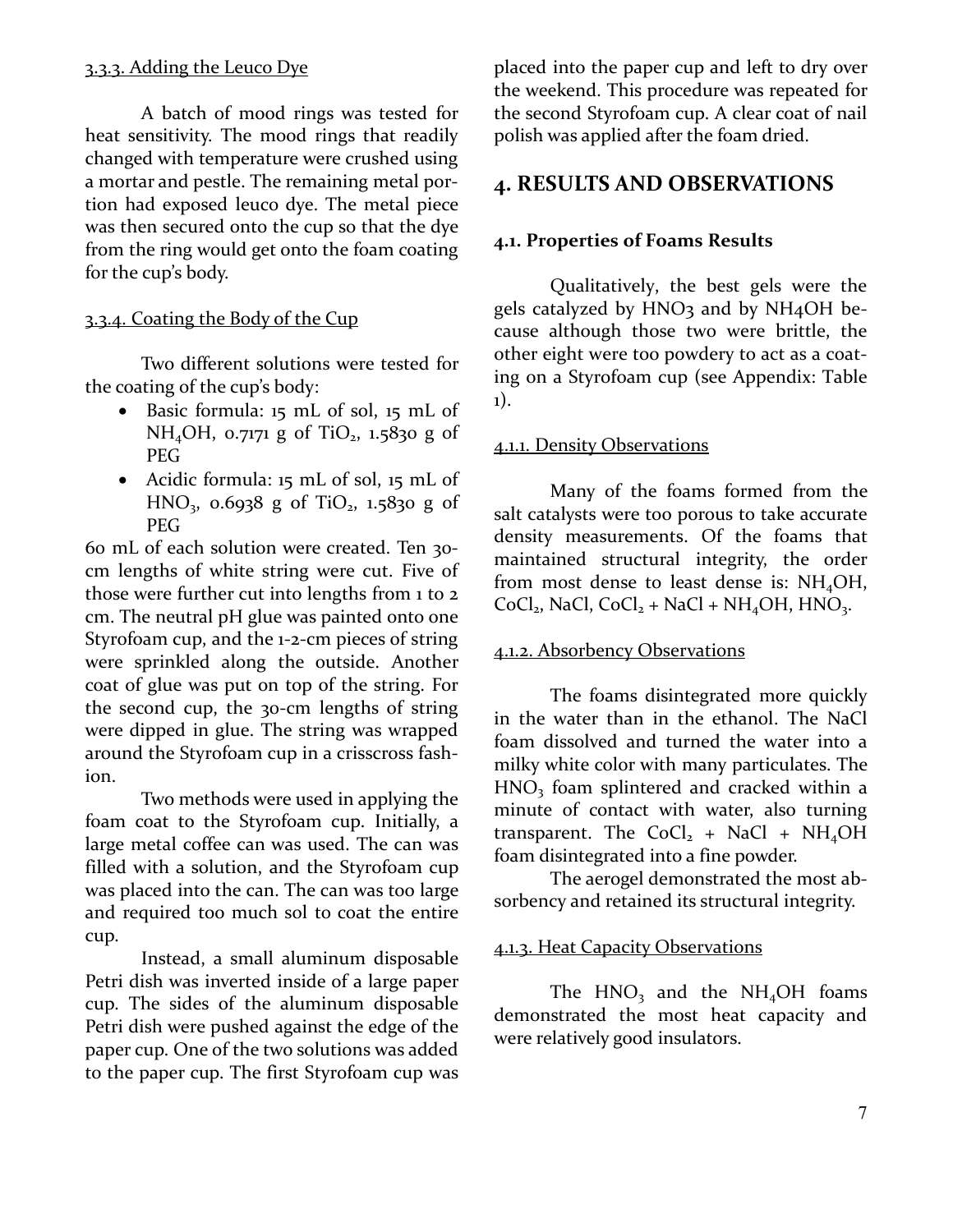#### 4.1.4. Filtration Observations

The aged sol +  $HNO<sub>3</sub> + TiO<sub>2</sub> + PEG$ foam acted as the best filters. The blue and yellow dyes were absorbed in highest quantities.



Figure 10: The dye-trapping abilities of the aged sol-gel

# 4.1.5. Scanning Electron Microscope



Figure 11: Scanning electron microscope image of a base-catalyzed ( $NH<sub>4</sub>OH$ ) gel



Figure 12: Scanning electron microscope image of an acid-catalyzed  $(HNO<sub>3</sub>)$  gel



Figure 13: The composition of the acidcatalyzed gel

# **4.2. FUNCTION OF COATINGS**

4.2.1. Variation of Concentration and Composition

The three strongest combinations of sol,  $HNO<sub>3</sub>$  or  $NH<sub>4</sub>OH$ , TiO<sub>2</sub>, PEG, and dye were (see Appendix: Table 2):

- $\bullet$  15 mL of sol, 15 mL of NH<sub>4</sub>OH, 0.7171 g of TiO2, 1.5830 g of PEG
- 15 mL of sol, 15 mL of  $HNO_3$ , 0.6938 g of TiO2, 1.5830 g of PEG
- 15 mL of sol, 50 mL of NH4OH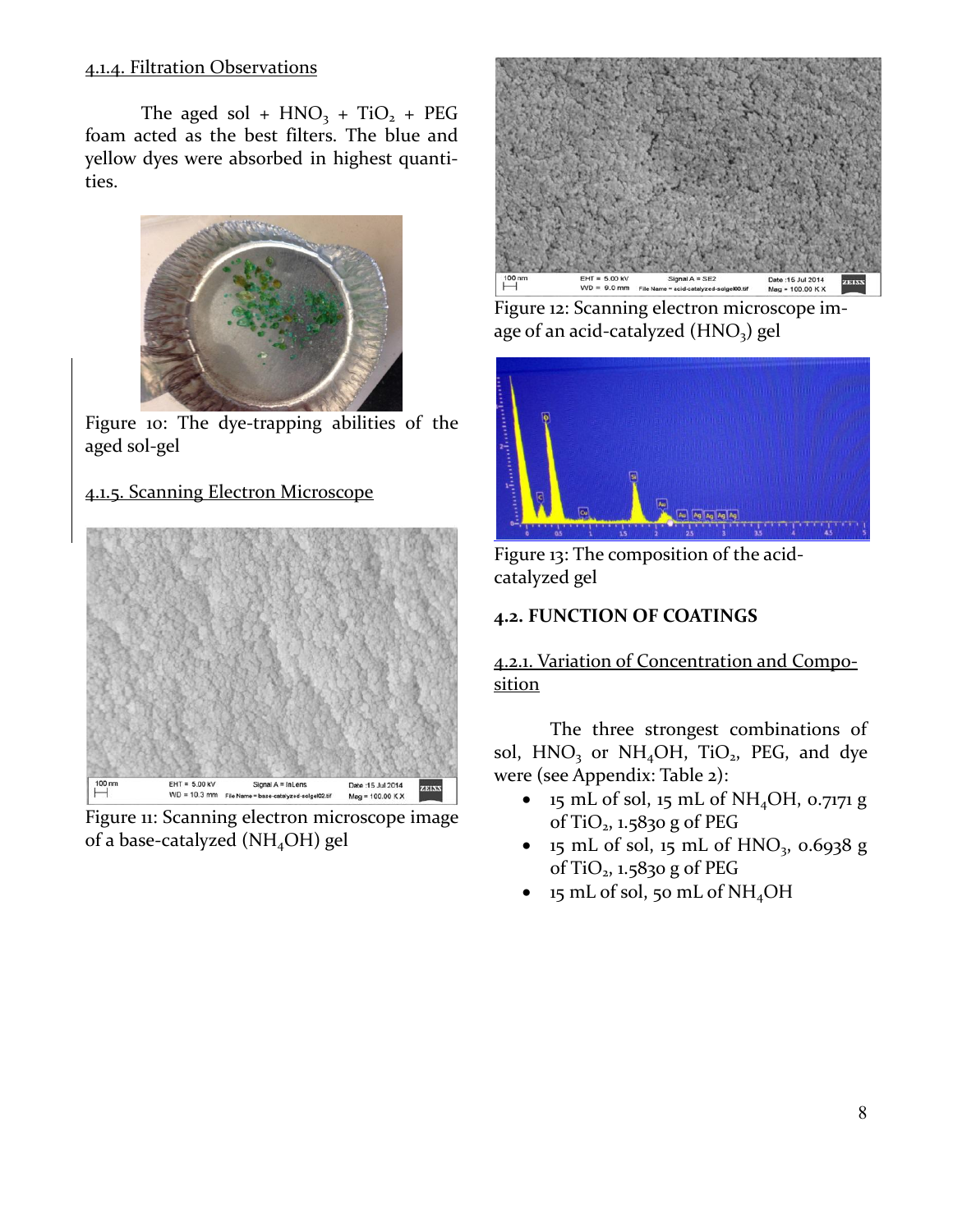

Figure 14: Dried samples from the second round of synthesizing gels by altering concentration and composition and adding dyes

#### 4.2.2. Reinforcement of Integrity

The white string held the gelled product together well in the solution of sol,  $NH<sub>4</sub>OH$ , TiO<sub>2</sub>, and PEG, and in the solution of sol,  $HNO<sub>3</sub>$ , TiO<sub>2</sub>, and PEG (see Appendix: Table  $3$ ).



Figure 15: Dried samples from the third round of synthesizing gels by adding polymers

#### 4.2.3. Formation of the Coating

The best way to coat the rim was the method of gluing a small Petri dish onto a large Petri dish.

The longer pieces of white string held the foam together better than the shorter pieces.

The HNO<sub>3</sub> coating attached better to the Styrofoam cup than the  $NH<sub>4</sub>OH$  coating.



Figure 16: Styrofoam cup with absorbent rim and insulating coating

# **5. DISCUSSION**

Throughout the entire process, the team's approach to the project went through many revisions. Various combinations of chemical compounds to create foams were tested, and multiple methods of coating the Styrofoam cup were tried. It was determined that the combination of chemical compounds best suited to coat the rim of a Styrofoam cup was 50 mL of sol,  $2 \text{ mL of TiO}_2$ , and  $2 \text{ mL of}$ PEG. TiO<sub>2</sub> increases the flexibility of the gel, and PEG decreases the drying time of the gel. Every gel synthesized contained PEG in order to quicken the drying process so that a successful prototype could be completed within the limited time frame. As a result, the chemical combination of sol,  $TiO<sub>2</sub>$ , and PEG was used for the rim because it produced the strongest absorbent gel. However, on many occasions, the gel would shrink and crack as it dried, and the coating would crumble off the cup.

The best combination for the rest of the cup was 60 mL of sol,  $7 \text{ mL of HNO}_3$ ,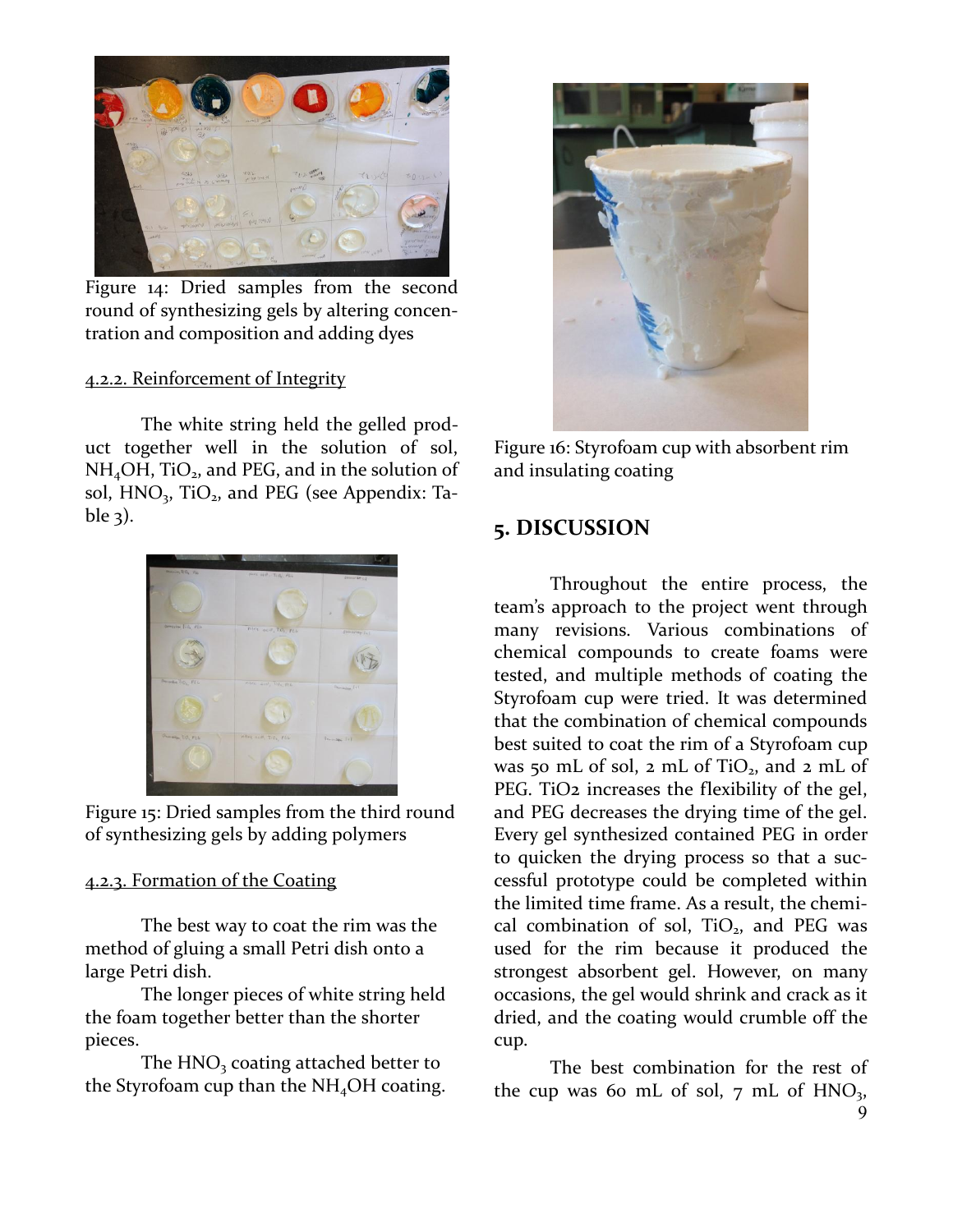$2.7752$  g of TiO<sub>2</sub>, and  $3.2000$  g of PEG. This combination was used as opposed to the NH4OH mixture because the combination containing the  $HNO<sub>3</sub>$  was more porous (Figure 12). This makes sense as acid-catalyzed gels form long polymer chains, so the pores between the chains are uniform. The  $HNO<sub>3</sub>$ also stuck well to the Styrofoam cup. Therefore, because the  $HNO<sub>3</sub>$  gel was more porous, it was a better thermal insulator, and it was as strong as the  $NH<sub>4</sub>OH$  gel, it was used for the coating.

# **6. CONCLUSION**

 The aim of this project was to test the properties of different gels in order to find the optimal gel to enhance a Styrofoam cup's use. These properties include strength, insulation, sensitivity to heat, and hydrophilicity – the rim of the cup was made hydrophilic to prevent spilling as the coating on the rim would absorb the spillage. The rest of the cup was coated with a chemically modified gel which had the other listed ideal properties. Overall, the goal of the project was achieved because the foam coatings provided the desired material properties. However, during the process of coating the Styrofoam cup, the team had several prototypes. A major reason for this was that due to time limitations, the methods and experiments performed for this project were not perfect, as one of the drawbacks to using the sol-gel process is that it takes a substantial amount of time to create high-quality gels. Consequently, the simplest way to improve this project would be to perform it over a longer period of time to obtain more results and higher-quality gels. Additionally, in the final prototype, the leuco dye did not successfully attach to the cup, so another improvement that could be made is to find a better adhesive for the dye. In the future, the team would also address the disposability of the

cup. Once used, the rim would absorb water and therefore could not be used again. A reusable cup would be more efficient.

The project's objective of using the gel as a coating could be applied to several other studies. The simplest advancement of this project would be to apply the coating to other kitchenware that could potentially burn people. Not only cups but also pots, pans, and other containers could be coated with this same gel in order to give them enhanced strength and make them heat-indicative. Furthermore, by taking advantage of all the properties of the gel, such as its porosity, it could be used as a filter for dirty water. Because the gel is a good insulator, it can also be used as a coating on buildings. Although there is room to grow, what has already been accomplished in this project has the potential to improve existing foam technology.

#### **Acknowledgements**

The authors would like to acknowledge their project mentor, Dr. Lisa C. Klein, for invaluable guidance and access to the Sol-Gel Processing Laboratory. They would like to extend their thanks to their advisor, Edmund Han, for organizing the project and revising the team's work. The authors would like to mention graduate students James Davanzo, Eleni Temeche, and Chau Tran for supervising and helping in the laboratory. Additionally, the authors appreciate the generosity of Dr. Sukanya Murali, for the opportunity to work with the scanning electron microscope. Finally, the group would like to thank Deans Ilene Rosen and Jean Patrick Antoine, the director and assistant director of Governor's School for Engineering and Technology, and the other organizers of the program for the opportunity to do this research, as well as its sponsors: Rutgers University; the State of New Jersey; Jersey South Industries, Inc.; Lockheed Martin; Morgan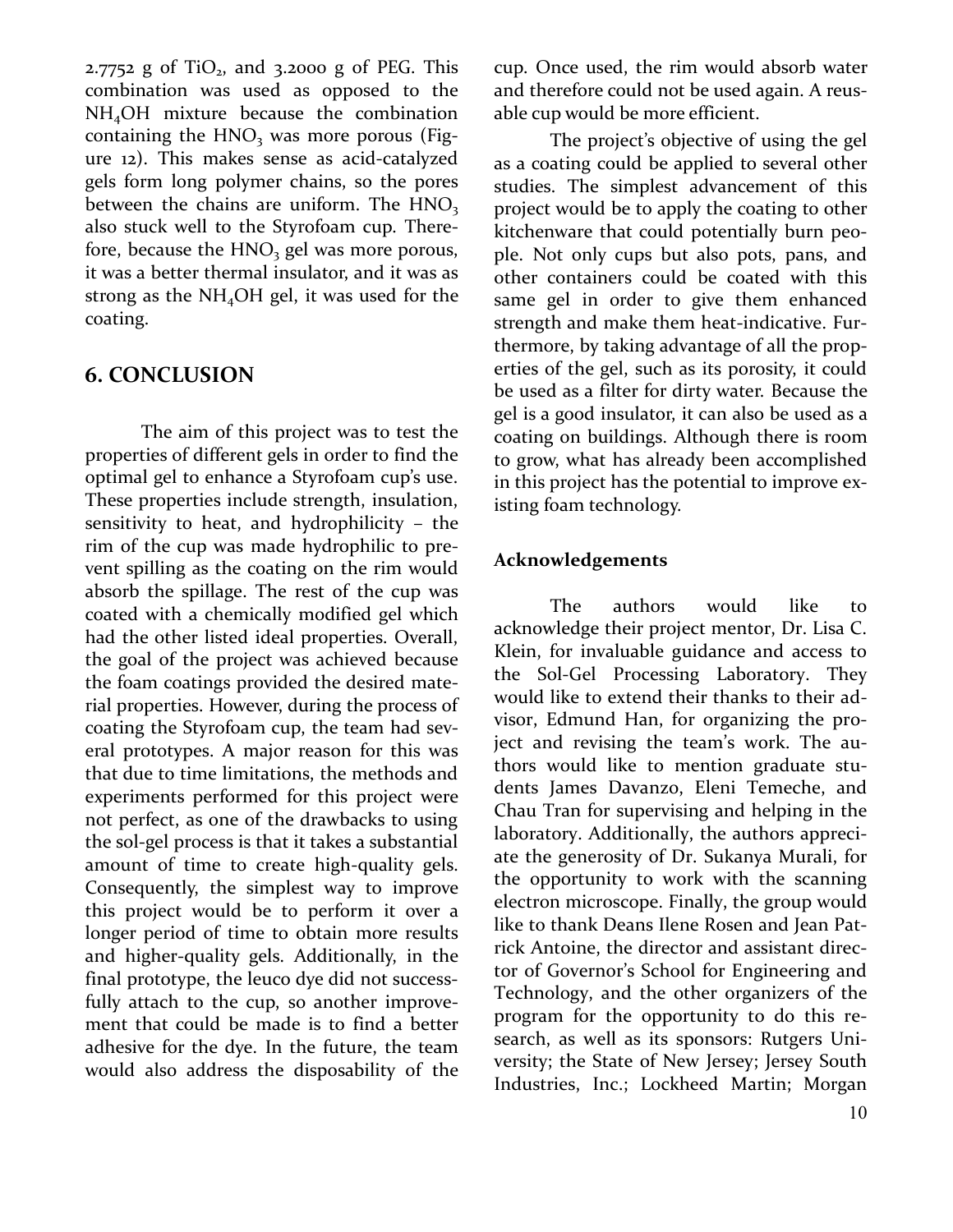Stanley; Novo Nordisk; Provident Bank Foundation; and Silver Line Windows.

# **References**

- 1 Bertram, Bonnie. "Storm Still Brews over Scalding Coffee." *The New York Times*. New York Times, 25 Oct. 2013. Web. 15  $\text{July}$  2014.  $\langle \frac{http://www.nytimes.com/2013/10/28}{$ [booming/storm-still-brews-over](http://www.nytimes.com/2013/10/28/booming/storm-still-brews-over-scalding-coffee.html?_r=0)[scalding-coffee.html?\\_r=0>](http://www.nytimes.com/2013/10/28/booming/storm-still-brews-over-scalding-coffee.html?_r=0).
- 2 "Burn-Relate Injury/Death Statistics." *TOMA Foundation for Burned Children*. TOMA Foundation for Burned Children, n.d. Web. 19 July 2014. <http://www.fondtomafound.org/fren chnew/articles/burninjury.htm>.
- 3 "What Is Nanotechnology?" *Nano.gov*. National Nanotechnology Initiative, n.d. Web. 17 July 2014. <http://www.nano.gov/nanotech-101/what/definition>.
- 4 "Colloids." *ChemWiki*. UC Davis, n.d. Web. 17 **July** 2014. <http://chemwiki.ucdavis.edu/Physica l\_Chemistry/Physical\_Properties\_of\_M atter/Solutions\_and\_Mixtures/Colloid  $\mathbf{L}$
- <sup>5</sup>Klein, Lisa C. "Sol-Gel Processing." Power-Point presentation. Rutgers University, Piscataway, NJ. 1 July 2014.
- 6 "Thermochromic Technology." *LCR Hallcrest*. LCR Hallcrest, n.d. Web. 15 July 2014. <http://www.colorchange.com/thermo chromic>.
- 7 "Thermochromic Leuco Dyes." *LCR Hallcrest*. LCR Hallcrest, n.d. Web. 15  $\text{July}$  2014. <http://www.colorchange.com/leucodyes>.
- <sup>8</sup>Iliev, Oleg. "Optimization of Insulation Materials." *Fraunhofer ITWM*. Fraunhofer Institute for Industrial Mathematics

ITWM, n.d. Web. 17 July 2014. <http://www.itwm.fraunhofer.de/en/d epartments/flow-and-materialsimulation/hydrodynamics/insulationmaterials.html>.

- <sup>9</sup>Hegde, Raghavendra R., M. G. Kamath, and Atul Dahiya. "Absorption Properties." *Materials Science & Engineering 554*. Larry C. Wadsworth, Apr. 2004. Web. 17 **July** 2014. <http://www.engr.utk.edu/mse/Textile s/Absorption.htm>.
- <sup>10</sup>Klein, Lisa C. "Porosity." PowerPoint presentation. Rutgers University, Piscataway, NJ. 3 July 2014.
- <sup>11</sup>Lenza, Rubio F. S., and Wander L. Vasconcelos. "Synthesis of Titania-Silica Materials by Sol-Gel." *Materials Research* 5.4 (2002): n. pag. *Scientific Electronic Library Online*. Web. 19 July 2014. <http://www.scielo.br/scielo.php?pid= S1516-

14392002000400017&script=sci\_arttext >.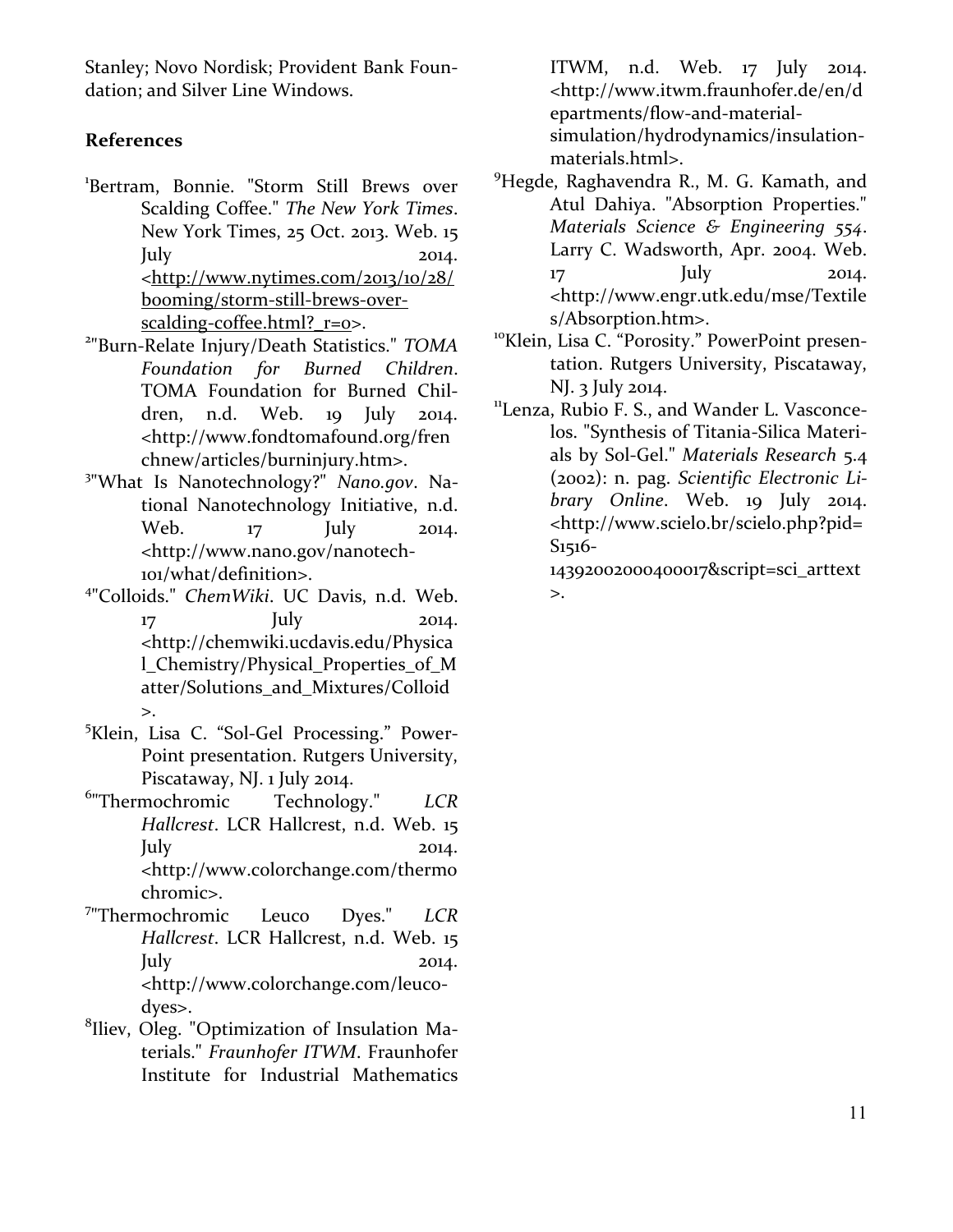# Appendix

Table 1: Qualitative Observations of the Effect of Various Catalysts in the Sol-Gel Process

| Foam Type                              | Description                                                                                                                                                                                                      |
|----------------------------------------|------------------------------------------------------------------------------------------------------------------------------------------------------------------------------------------------------------------|
| $HNO3$ (low concentration)             | • Cloudy, as though the sol and the $HNO3$ were<br>clearly separate<br>$\bullet$ HNO <sub>3</sub><br>formed<br>a<br>thin film on the surface of the sol<br>• Broke apart easily when the sol dried into a<br>gel |
| $HNO3$ (high concentration)            | • Very white<br>• Bumpy surface<br>• Brittle                                                                                                                                                                     |
| $NH4OH$ (low concentration)            | • Viscosity similar to that of water<br>• Took a long time to dry into a gel<br>• When dry: texture like glass, easily breakable,<br>and opaque white rather than transparent                                    |
| $NH4OH$ (high concentration)           | • When drying: split into large shards<br>• When dry: porcelain-like texture<br>• White                                                                                                                          |
| NaCl (10w concentration)               | · Became increasingly viscous with more salt,<br>and surface tension increased<br>• Pasty consistency, as though it was very soft<br>rice, and it was an opaque white<br>• NaCl clumped together initially       |
| NaCl (high concentration)              | • Quickly began to congeal and form small<br>clumps                                                                                                                                                              |
| $CaCl2$ (low concentration)            | • Very similar to the solution of sol and NaCl                                                                                                                                                                   |
| CaCl <sub>2</sub> (high concentration) | • White<br>• Formed large clumps                                                                                                                                                                                 |
| $CoCl2$ and NaCl                       | • Turned a pasty blue-purple                                                                                                                                                                                     |
| $CoCl2$ , NaCl, and NH <sub>4</sub> OH | • Consistency similar to that of toothpaste gel                                                                                                                                                                  |
| $CoCl2$ , $CaCl2$ , and NaCl           | • Very hard<br>• Formed numerous small clumps<br>• Mostly white with spots of blue                                                                                                                               |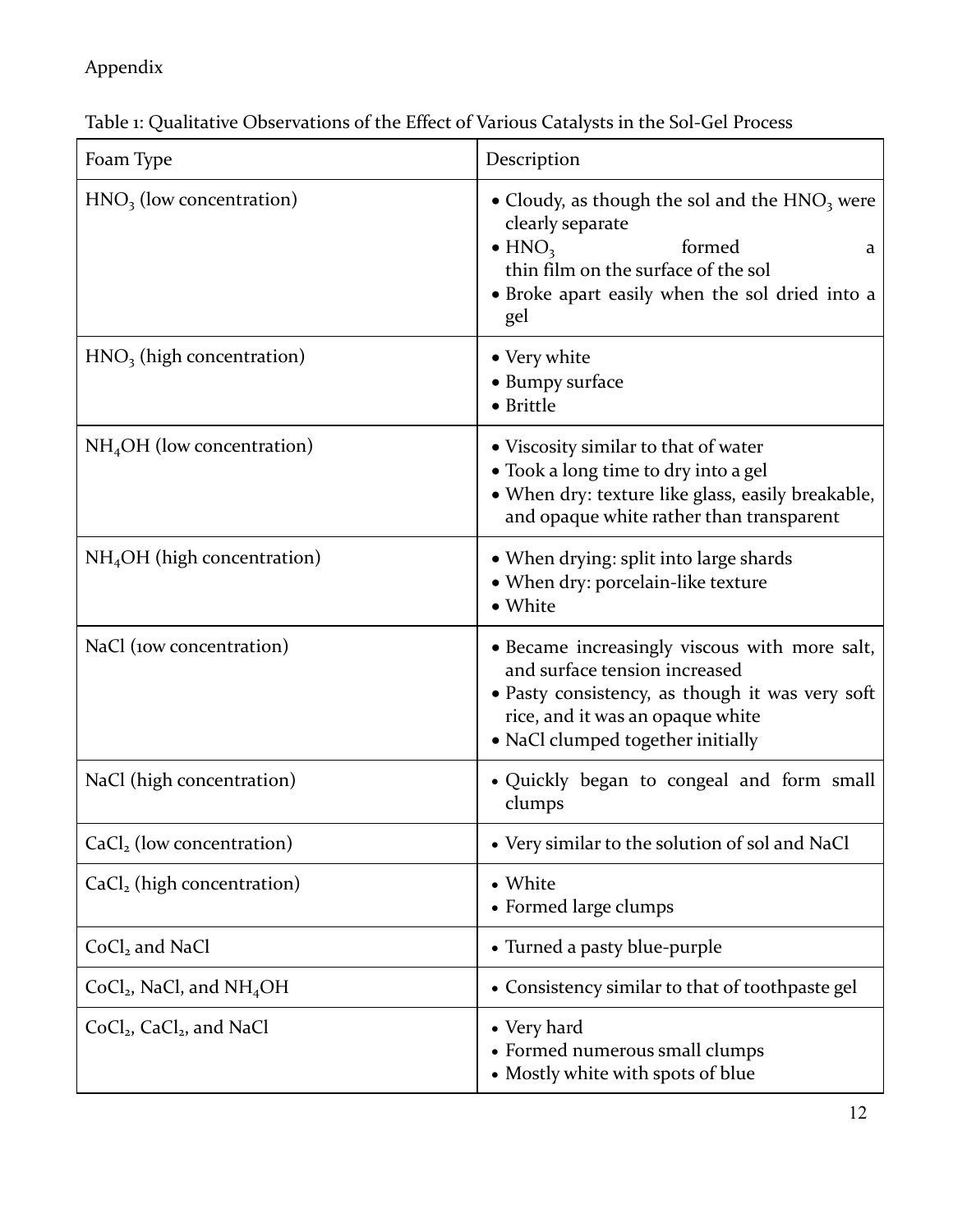| Foam Type                                                            | Description                                                                                                                                      |
|----------------------------------------------------------------------|--------------------------------------------------------------------------------------------------------------------------------------------------|
| $HNO3$ in a 1:3 sol-to-additive ratio                                | • Somewhat chalk-like in texture                                                                                                                 |
| $HNO3$ in a 1:1 sol-to-additive ratio                                | • Gel was relatively solid<br>• Split into large shards of ceramic-like gel                                                                      |
| $HNO3$ in a 3:1 sol-to-additive ratio                                | • Gel was brittle and broke easily                                                                                                               |
| $NH4OH$ in a 1:3 sol-to-additive ratio                               | • Gel was hard<br>• Fractured into large chunks                                                                                                  |
| $NH4OH$ in a 1:1 sol-to-additive ratio                               | • Very hard, smooth ceramic-like texture                                                                                                         |
| $NH4OH$ in a 3:1 sol-to-additive ratio                               | • Brittle<br>• Many small shards                                                                                                                 |
| $HNO3$ , TiO <sub>2</sub> , PEG, and blue food coloring              | • Bumpy texture<br>• Somewhat hard to break                                                                                                      |
| $HNO3$ , TiO <sub>2</sub> , PEG, and yellow food coloring            | • Bumpy texture<br>• Somewhat hard to break                                                                                                      |
| $HNO3$ , TiO <sub>2</sub> , PEG, and red food coloring               | • Bumpy texture<br>• Somewhat hard to break                                                                                                      |
| $HNO3$ , TiO <sub>2</sub> , PEG, and fluorescein                     | • Turned a light pink color<br>• Stayed mostly intact.                                                                                           |
| $NH4OH$ , TiO <sub>2</sub> , PEG, and blue food coloring             | • Fractured into small shards                                                                                                                    |
| NH <sub>4</sub> OH, TiO <sub>2</sub> , PEG, and yellow food coloring | • Fractured into small shards                                                                                                                    |
| NH <sub>4</sub> OH, TiO <sub>2</sub> , PEG, and red food coloring    | • Fractured into small shards                                                                                                                    |
| $NH4OH$ , TiO <sub>2</sub> , PEG, and fluorescein                    | • Fluorescein did not dissolve into the sol very<br>much<br>• Solidified with small chunks of dye still em-<br>bedded<br>• Stayed mostly intact. |

Table 2: Qualitative Observations from the Additions of TiO2, PEG, and Dyes

# Table 3: Qualitative Observations from the Addition of Polymers to  $NH_4OH$  and  $HNO_3$

| Ē<br>$\mathbf{r}$<br>Foam Type | Description |
|--------------------------------|-------------|
|--------------------------------|-------------|